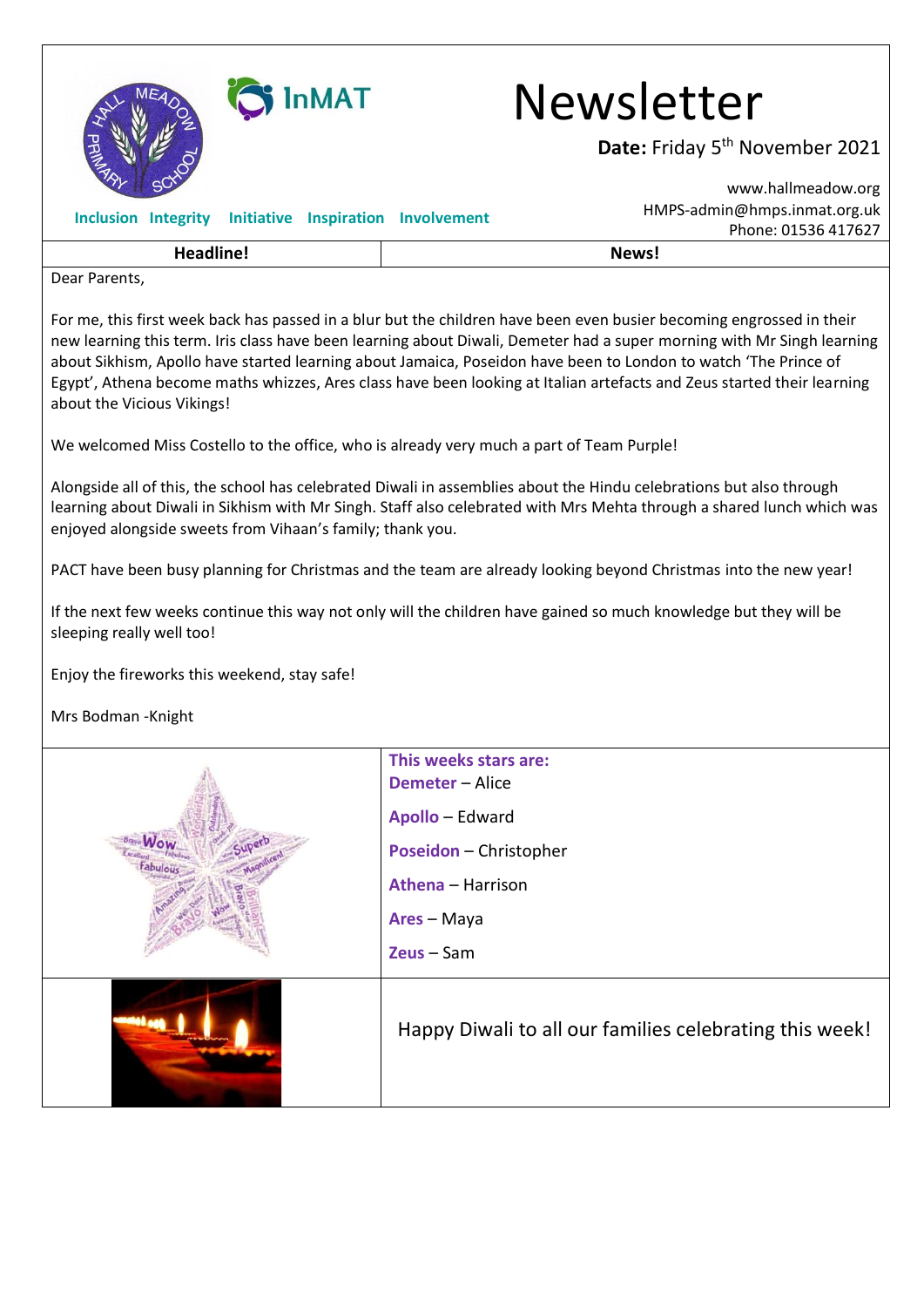| A message from the             | I hope you all had a good half term break.                                                                                                                                                                                                                                                                                                                                                                                                                                                                                                                                                                                                                                                                                                                                                     |  |
|--------------------------------|------------------------------------------------------------------------------------------------------------------------------------------------------------------------------------------------------------------------------------------------------------------------------------------------------------------------------------------------------------------------------------------------------------------------------------------------------------------------------------------------------------------------------------------------------------------------------------------------------------------------------------------------------------------------------------------------------------------------------------------------------------------------------------------------|--|
| <b>Local Academy Committee</b> | In September the school governance arrangement changed to a                                                                                                                                                                                                                                                                                                                                                                                                                                                                                                                                                                                                                                                                                                                                    |  |
| <b>Chair; Mrs Katie Brown.</b> | Local Academy Committee which is the same as all other InMAT<br>schools. As part of the change we have some new governors that<br>have joined us and we have all enjoyed having the opportunity<br>to regularly spend time in school and see the progress and<br>changes that are happening.<br>Over the next few months we will take the opportunity to<br>introduce ourselves both in person (some of us will be at school<br>during parents evening so please come and say hello) and in this<br>newsletter.<br>We are looking forward to working and engaging with the whole<br>school community during this academic year.                                                                                                                                                                |  |
| Нарру<br>Diwali                | We were treated to a visitor in school this week. Mr Singh from<br>Sikh Education Services spoke to us in assembly about his<br>religion including a story about the 6 <sup>th</sup> Guru, Hargobind. We<br>were all reminded to be thankful for everything around us and<br>celebrate everything.<br>He then spent the morning in Demeter class introducing Sikhism<br>to the children. Mr Singh played the harmonium and the<br>children loved it! Thank you Mr Singh for visiting.<br>Halloween Trail - thank you to all those that took part. Miss<br>Costello drew the lucky winner which was Eva from Ares Class.<br>Eva enjoys these activities and has won previously in the past.<br>She is clearly a lucky young lady! Well done, Eva. We hope you<br>enjoy your spooktacular prize! |  |
|                                | <b>PACT Halloween Disco</b><br>Our first disco for two years was not only a huge success raising a<br>whopping £610 but full of fun too! The organisation, effort from all<br>our children in their fancy dress, the games from the DJ, Pizza and the<br>support of both parents and staff was brilliant to see. From singing 'Let<br>it go', 'Baby Shark' and 'Sweet Caroline' to the dancing and happiness<br>on everyone's faces the event was full of joy from start to finish!<br>A huge thank you to all making this event so much fun!                                                                                                                                                                                                                                                  |  |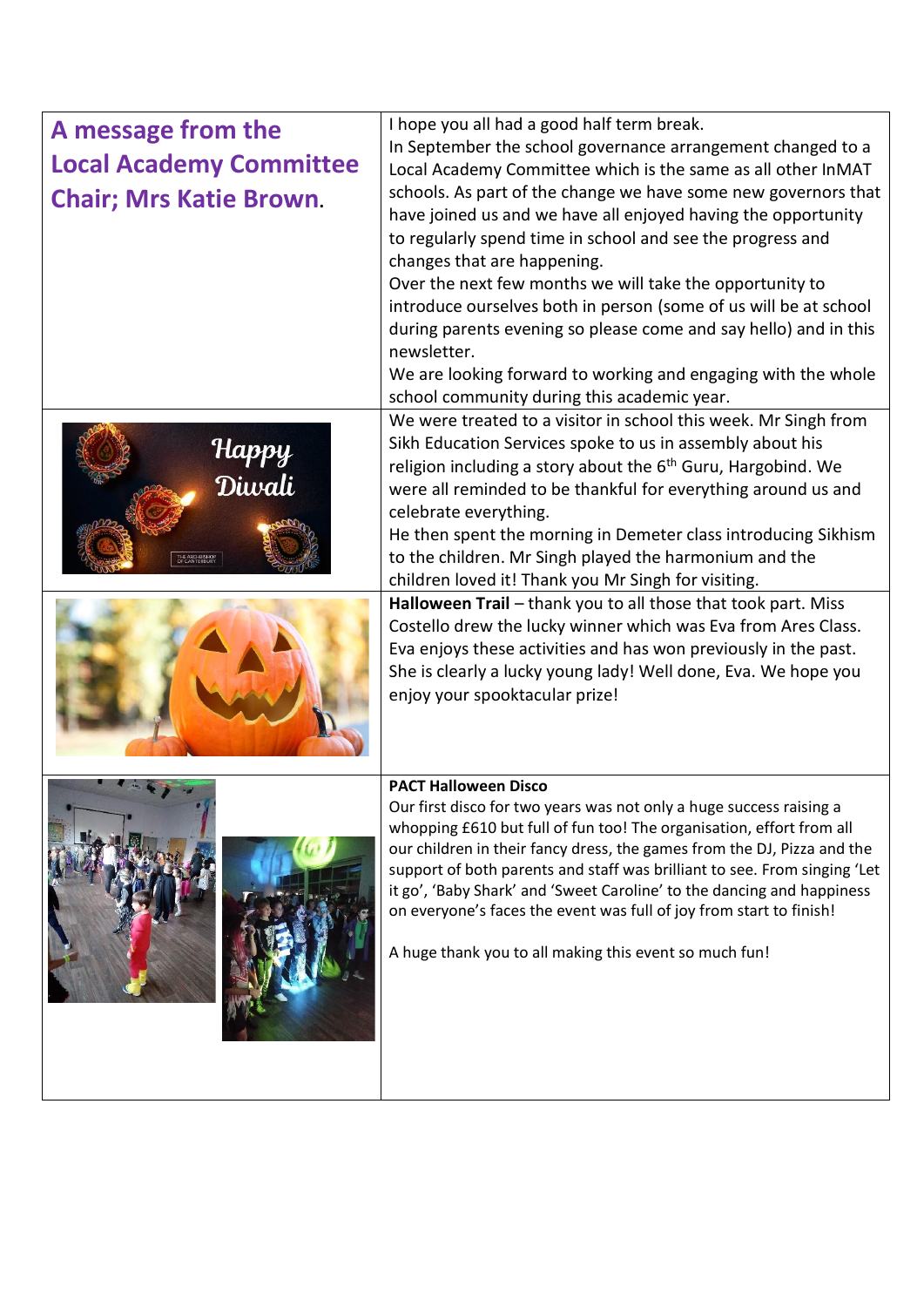|                                                                                                                                                                                      | Remembrance Day - Thursday 11 <sup>th</sup> November<br>The school council will be selling poppies and a variety of other items<br>at break times until Wednesday 10 <sup>th</sup> November.<br>Prices:<br>Paper poppies - a donation<br>Snap bands - £1<br>Poppy reflectors - 50p<br>Wrist bands - £1<br>Zip puller - 50p<br>Please send your child to school with correct money that you would<br>like them to donate, in a named envelope.<br>Thank you, School Council. |                                                                                                                                                                                                                                                     |
|--------------------------------------------------------------------------------------------------------------------------------------------------------------------------------------|-----------------------------------------------------------------------------------------------------------------------------------------------------------------------------------------------------------------------------------------------------------------------------------------------------------------------------------------------------------------------------------------------------------------------------------------------------------------------------|-----------------------------------------------------------------------------------------------------------------------------------------------------------------------------------------------------------------------------------------------------|
|                                                                                                                                                                                      | <b>PACT Halloween Plate Competition</b><br>Thanks for all your efforts and entries. We had some brilliant plates<br>full of great ideas. Miss Hargrave and Mrs Church spent a long time<br>deliberating over the winners with Miss Pallett helping with the<br>choosing of the runner ups.<br>Well done to all but especially our winners and runners up!                                                                                                                   |                                                                                                                                                                                                                                                     |
| Whole school - @primary_hall<br>Iris - @HMIris2<br>Demeter - @DemeterHm<br>Apollo - @HmApollo<br>Poseidon - @HmPoseidon<br>Athena - @HMAthena6<br>Ares - @HMAres2<br>Zeus - @hm zeus | <b>Tweet of the week!</b><br><b>Tweet</b><br>HMPoseidon<br>@HmPoseidon<br>Andwe are off!<br>Poseidon are all aboard the coach<br>and on their way to London. Be<br>sure to check out Twitter<br>throughout the day, for any fun<br>related and travel related updates!<br>Next stop, @sciencemuseum!<br>08:00 · 04/11/2021 · Twitter for Android<br>10 Likes<br>$\circ$<br>$\triangle$<br>$\mathbb{C}$<br>$\circ$                                                           | Poseidon headed off on their<br>trip to London this week. It<br>sounds like they had a great<br>day at the science museum<br>and watching the Prince of<br>Egypt in the theatre. More<br>updates on their trip will be in<br>next weeks newsletter. |
| LET'S LEARN<br>La Jolie Ronde<br>RENCI<br>Fun and<br><b>Educational</b><br><b>Activities</b><br>Small classes                                                                        | <b>Learn French!</b>                                                                                                                                                                                                                                                                                                                                                                                                                                                        | Enrol now onto French classes with La Jolie Ronde!                                                                                                                                                                                                  |